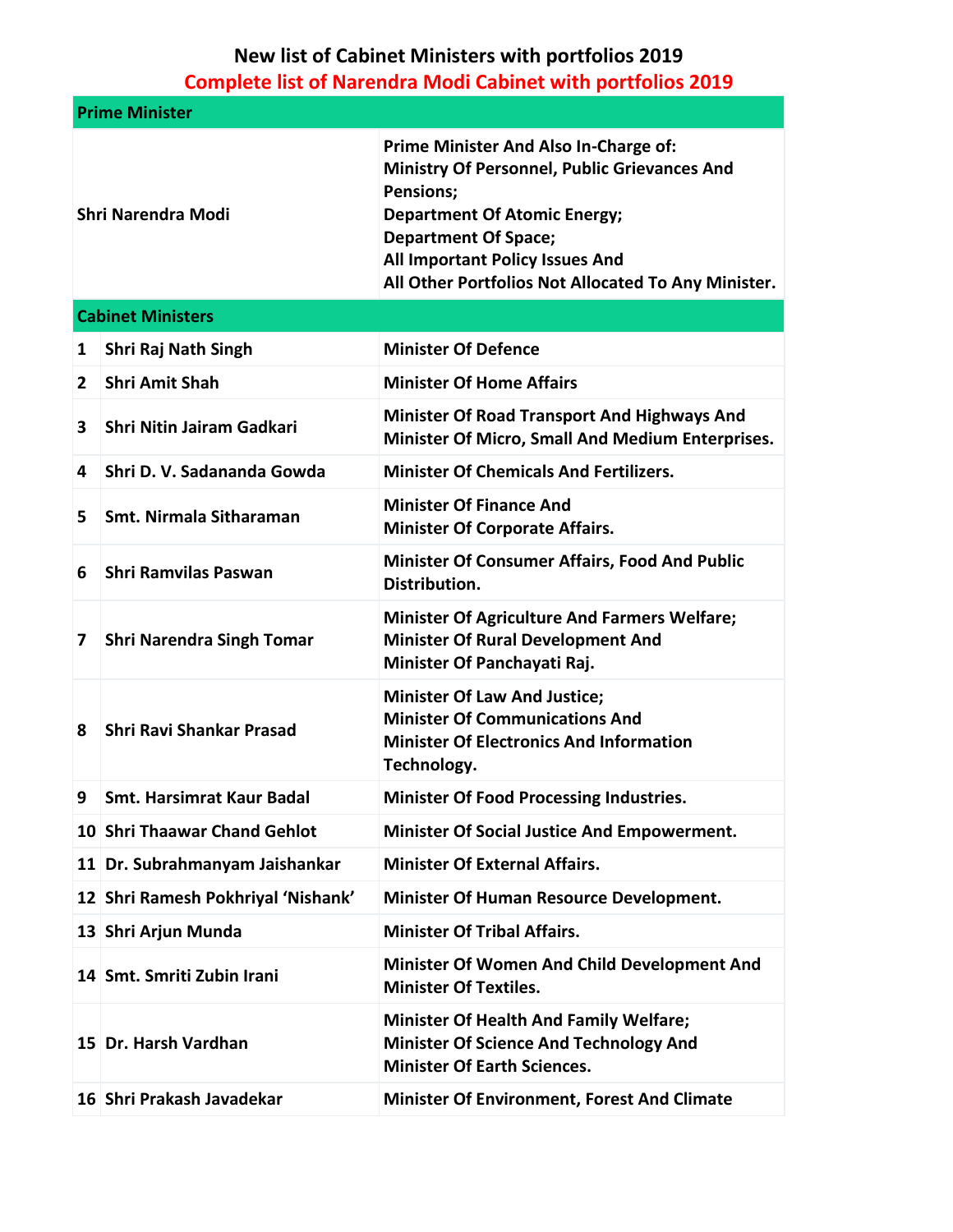|   |                                                | <b>Change And</b><br><b>Minister Of Information And Broadcasting.</b>                                                                                                                                                                                      |  |  |  |
|---|------------------------------------------------|------------------------------------------------------------------------------------------------------------------------------------------------------------------------------------------------------------------------------------------------------------|--|--|--|
|   | 17 Shri Piyush Goyal                           | <b>Minister Of Railways And</b><br><b>Minister Of Commerce And Industry.</b>                                                                                                                                                                               |  |  |  |
|   | 18 Shri Dharmendra Pradhan                     | <b>Minister Of Petroleum And Natural Gas And</b><br><b>Minister Of Steel.</b>                                                                                                                                                                              |  |  |  |
|   | 19 Shri Mukhtar Abbas Naqvi                    | <b>Minister Of Minority Affairs.</b>                                                                                                                                                                                                                       |  |  |  |
|   | 20 Shri Pralhad Joshi                          | <b>Minister Of Parliamentary Affairs;</b><br><b>Minister Of Coal And</b><br><b>Minister Of Mines.</b>                                                                                                                                                      |  |  |  |
|   | 21 Dr. Mahendra Nath Pandey                    | <b>Minister Of Skill Development And</b><br>Entrepreneurship.                                                                                                                                                                                              |  |  |  |
|   | 22 Shri Arvind Ganpat Sawant                   | <b>Minister Of Heavy Industries And Public</b><br>Enterprise.                                                                                                                                                                                              |  |  |  |
|   | 23 Shri Giriraj Singh                          | Minister Of Animal Husbandry, Dairying And<br><b>Fisheries.</b>                                                                                                                                                                                            |  |  |  |
|   | 24 Shri Gajendra Singh Shekhawat               | <b>Minister Of Jal Shakti.</b>                                                                                                                                                                                                                             |  |  |  |
|   | <b>Ministers Of State (Independent Charge)</b> |                                                                                                                                                                                                                                                            |  |  |  |
| 1 | Shri Santosh Kumar Gangwar                     | Minister Of State (Independent Charge) Of The<br>Ministry Of Labour And Employment.                                                                                                                                                                        |  |  |  |
| 2 | Rao Inderjit Singh                             | Minister Of State (Independent Charge) Of The<br><b>Ministry Of Statistics And Programme</b><br><b>Implementation And</b><br>Minister Of State (Independent Charge) Of The<br><b>Ministry Of Planning.</b>                                                 |  |  |  |
| 3 | <b>Shri Shripad Yesso Naik</b>                 | Minister Of State (Independent Charge) Of The<br>Ministry Of Ayurveda, Yoga And Naturopathy,<br>Unani, Siddha And Homoeopathy (AYUSH) And<br>Minister Of State In The Ministry Of Defence.                                                                 |  |  |  |
| 4 | Dr. Jitendra Singh                             | Minister Of State (Independent Charge) Of The<br><b>Ministry Of Development Of North Eastern Region;</b><br>Minister Of State In The Prime Minister's Office;<br>Minister Of State In The Ministry Of Personnel,<br><b>Public Grievances And Pensions;</b> |  |  |  |
|   |                                                | <b>Minister Of State In The Department Of Atomic</b><br><b>Energy And</b><br>Minister Of State In The Department Of Space.                                                                                                                                 |  |  |  |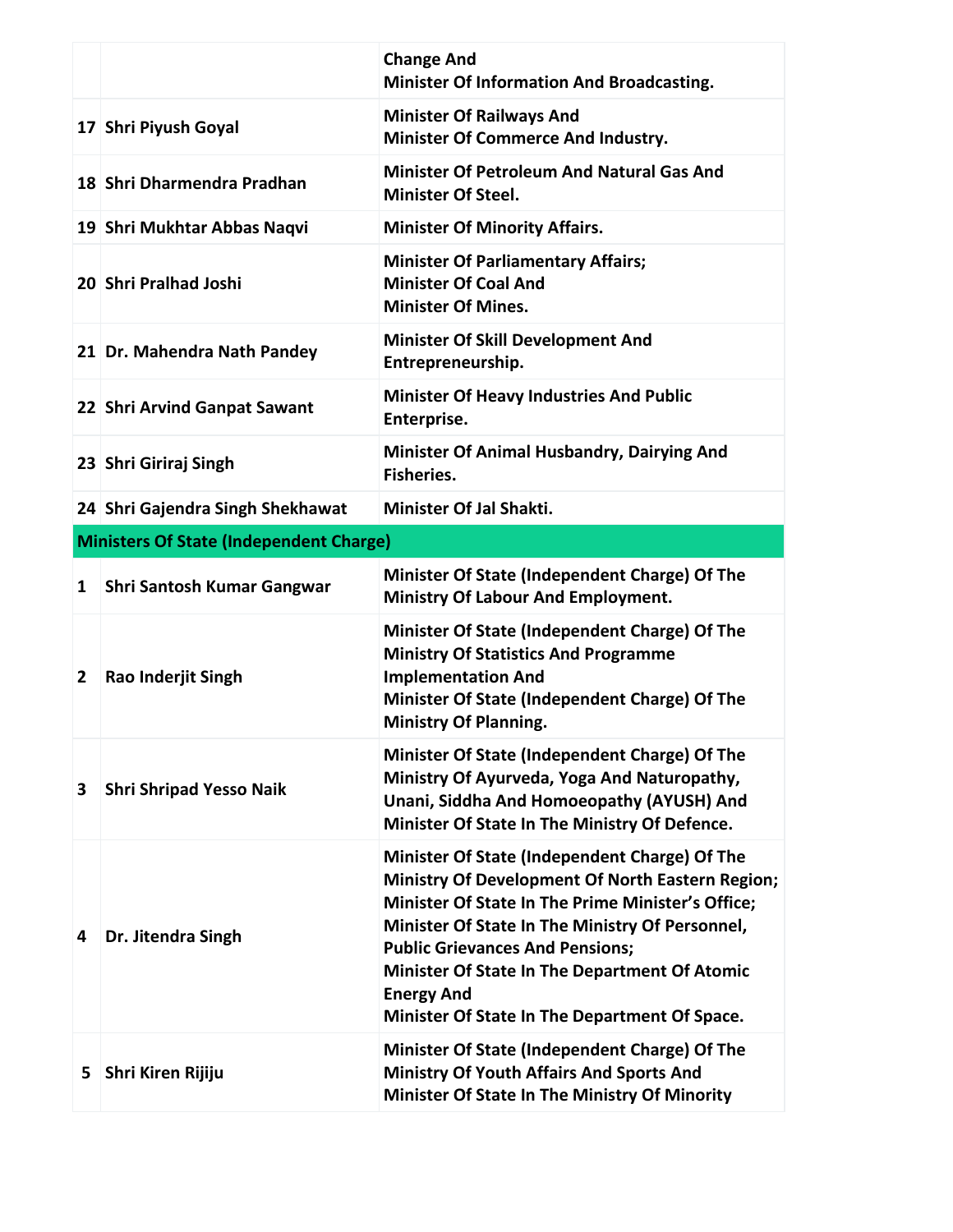|   |                                  | Affairs.                                                                                                                                                                                                                                                   |  |  |  |
|---|----------------------------------|------------------------------------------------------------------------------------------------------------------------------------------------------------------------------------------------------------------------------------------------------------|--|--|--|
| 6 | <b>Shri Prahalad Singh Patel</b> | Minister Of State (Independent Charge) Of The<br><b>Ministry Of Culture And</b><br>Minister Of State (Independent Charge) Of The<br><b>Ministry Of Tourism.</b>                                                                                            |  |  |  |
| 7 | Shri Raj Kumar Singh             | Minister Of State (Independent Charge) Of The<br><b>Ministry Of Power;</b><br>Minister Of State (Independent Charge) Of The<br>Ministry Of New And Renewable Energy And<br>Minister Of State In The Ministry Of Skill<br>Development And Entrepreneurship. |  |  |  |
| 8 | <b>Shri Hardeep Singh Puri</b>   | Minister Of State (Independent Charge) Of The<br><b>Ministry Of Housing And Urban Affairs;</b><br>Minister Of State (Independent Charge) Of The<br><b>Ministry Of Civil Aviation And</b><br>Minister Of State In The Ministry Of Commerce<br>And Industry. |  |  |  |
| 9 | Shri Mansukh L. Mandaviya        | Minister Of State (Independent Charge) Of The<br><b>Ministry Of Shipping And</b><br>Minister Of State In The Ministry Of Chemicals And<br>Fertilizers.                                                                                                     |  |  |  |
|   | <b>Ministers Of State</b>        |                                                                                                                                                                                                                                                            |  |  |  |
|   |                                  |                                                                                                                                                                                                                                                            |  |  |  |
| 1 | <b>Shri Faggansingh Kulaste</b>  | Minister Of State In The Ministry Of Steel.                                                                                                                                                                                                                |  |  |  |
| 2 | Shri Ashwini Kumar Choubey       | Minister Of State In The Ministry Of Health And<br><b>Family Welfare.</b>                                                                                                                                                                                  |  |  |  |
| 3 | <b>Shri Arjun Ram Meghwal</b>    | <b>Minister Of State In The Ministry Of Parliamentary</b><br><b>Affairs And</b><br>Minister Of State In The Ministry Of Heavy<br><b>Industries And Public Enterprises.</b>                                                                                 |  |  |  |
| 4 | General (Retd.) V. K. Singh      | Minister Of State In The Ministry Of Road<br><b>Transport And Highways.</b>                                                                                                                                                                                |  |  |  |
| 5 | <b>Shri Krishan Pal</b>          | Minister Of State In The Ministry Of Social Justice<br>And Empowerment.                                                                                                                                                                                    |  |  |  |
| 6 | Shri Danve Raosaheb Dadarao      | <b>Minister Of State In The Ministry Of Consumer</b><br>Affairs, Food And Public Distribution.                                                                                                                                                             |  |  |  |
| 7 | Shri G. Kishan Reddy             | Minister Of State In The Ministry Of Home Affairs.                                                                                                                                                                                                         |  |  |  |
| 8 | Shri Parshottam Rupala           | Minister Of State In The Ministry Of Agriculture<br><b>And Farmers Welfare.</b>                                                                                                                                                                            |  |  |  |